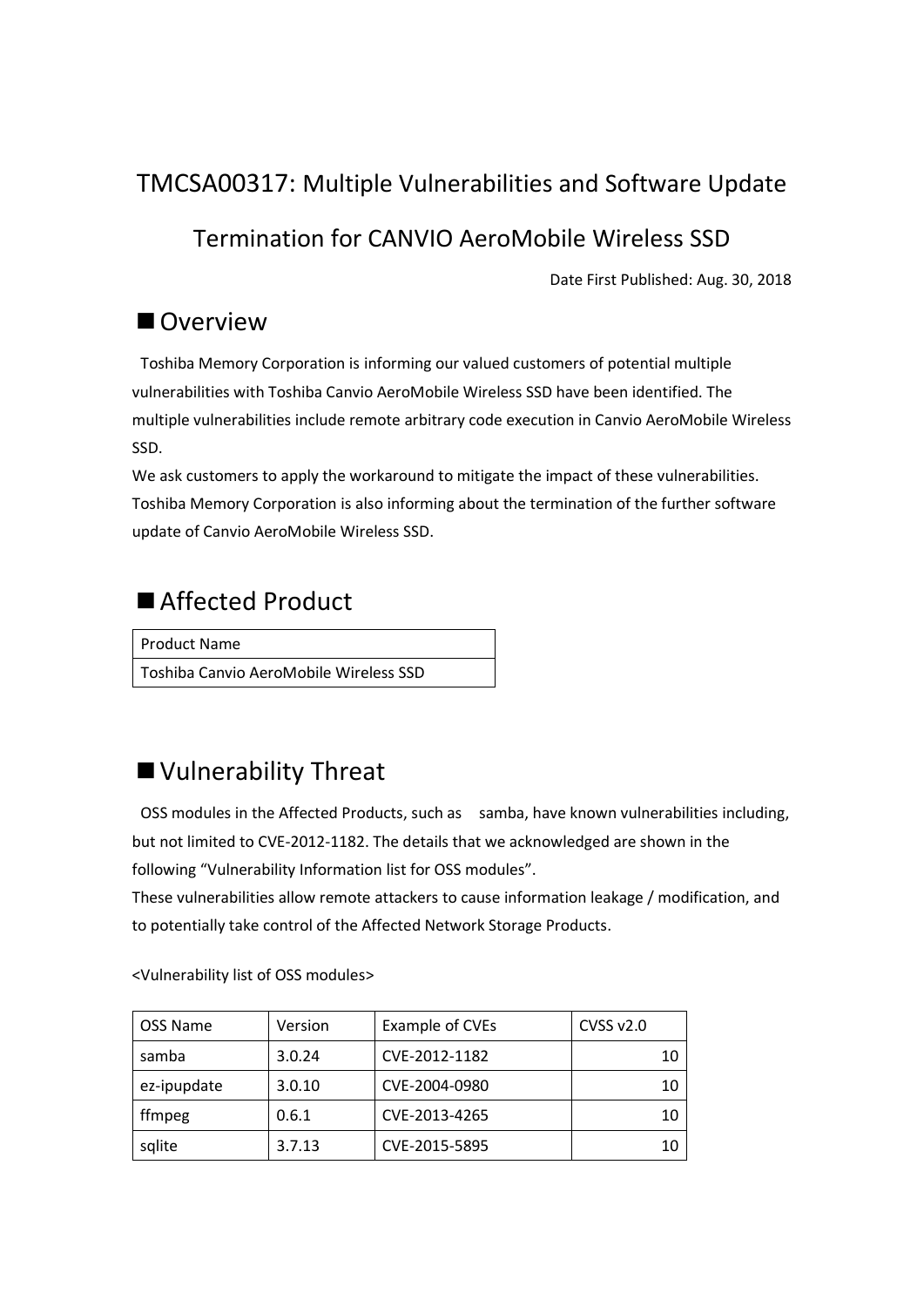| libpng       | 1.2.44              | CVE-2015-8540    | 9.3 |
|--------------|---------------------|------------------|-----|
| pcre         | 7.9                 | CVE-2015-8391    | 9   |
| linux kernel | 2.6.36              | CVE-2017-1000251 | 8.3 |
| busybox      | 1.12.1              | CVE-2016-6301    | 7.8 |
| ntp          | 4.2.4p2             | CVE-2015-7701    | 7.8 |
| dnsmasq      | 2.22                | CVE-2017-14496   | 7.8 |
| lighttpd     | 1.4.28              | CVE-2013-4599    | 7.6 |
| iptables     | 1.4.10              | CVE-2012-2663    | 7.5 |
| libexif      | 0.6.20              | CVE-2012-2840    | 7.5 |
| libFLAC      | 1.2.1               | CVE-2014-9028    | 7.5 |
| tiff         | 4.0.3               | CVE-2018-5360    | 6.8 |
| e2fsprogs    | 1.39                | CVE-2007-5497    | 5.8 |
| U-Boot       | 1.1.3               | CVE-2017-3225    | 5.6 |
| libid3tag    | 0.15.1 <sub>b</sub> | CVE-2004-2779    | 5   |

#### ■ Workaround

Please disable "Station" mode on the Canvio AeroMobile Wireless SSD.

Note: "Station" mode is disabled by default on the Canvio AeroMobile.

"Station" mode can be disabled by using the Canvio AeroMobile iOS and Android App, and following these steps:

- 1. Please select the "Setting" button (Upper right of the screen.).
- 2. Then select the "Internet" button and choose the connected access point.
- 3. Then select the "Forget" button.

#### ■References

 VULNERABILITY FOUND RELATED TO THE GENERATION AND MANAGEMENT OF WPA2 KEY [https://storage.toshiba.com/docs/support](https://storage.toshiba.com/docs/support-docs/toshiba_canvio_aeromobile_wireless_ssd_wpa2_hack_rev_6_01.pdf?sfvrsn=bc3669fe_4)[docs/toshiba\\_canvio\\_aeromobile\\_wireless\\_ssd\\_wpa2\\_hack\\_rev\\_6\\_01.pdf?sfvrsn=bc3669fe\\_4](https://storage.toshiba.com/docs/support-docs/toshiba_canvio_aeromobile_wireless_ssd_wpa2_hack_rev_6_01.pdf?sfvrsn=bc3669fe_4)

 TMCSA00315: Default Password Vulnerability in CANVIO AeroMobile Wireless SSD [https://toshiba.semicon-storage.com/content/dam/toshiba-ss/ncsa/en\\_us/docs/services](https://toshiba.semicon-storage.com/content/dam/toshiba-ss/ncsa/en_us/docs/services-support-documents/Security_Advisory_Default_PW_2018016_%20AeroMobile.pdf)[support-documents/Security\\_Advisory\\_Default\\_PW\\_2018016\\_%20AeroMobile.pdf](https://toshiba.semicon-storage.com/content/dam/toshiba-ss/ncsa/en_us/docs/services-support-documents/Security_Advisory_Default_PW_2018016_%20AeroMobile.pdf)